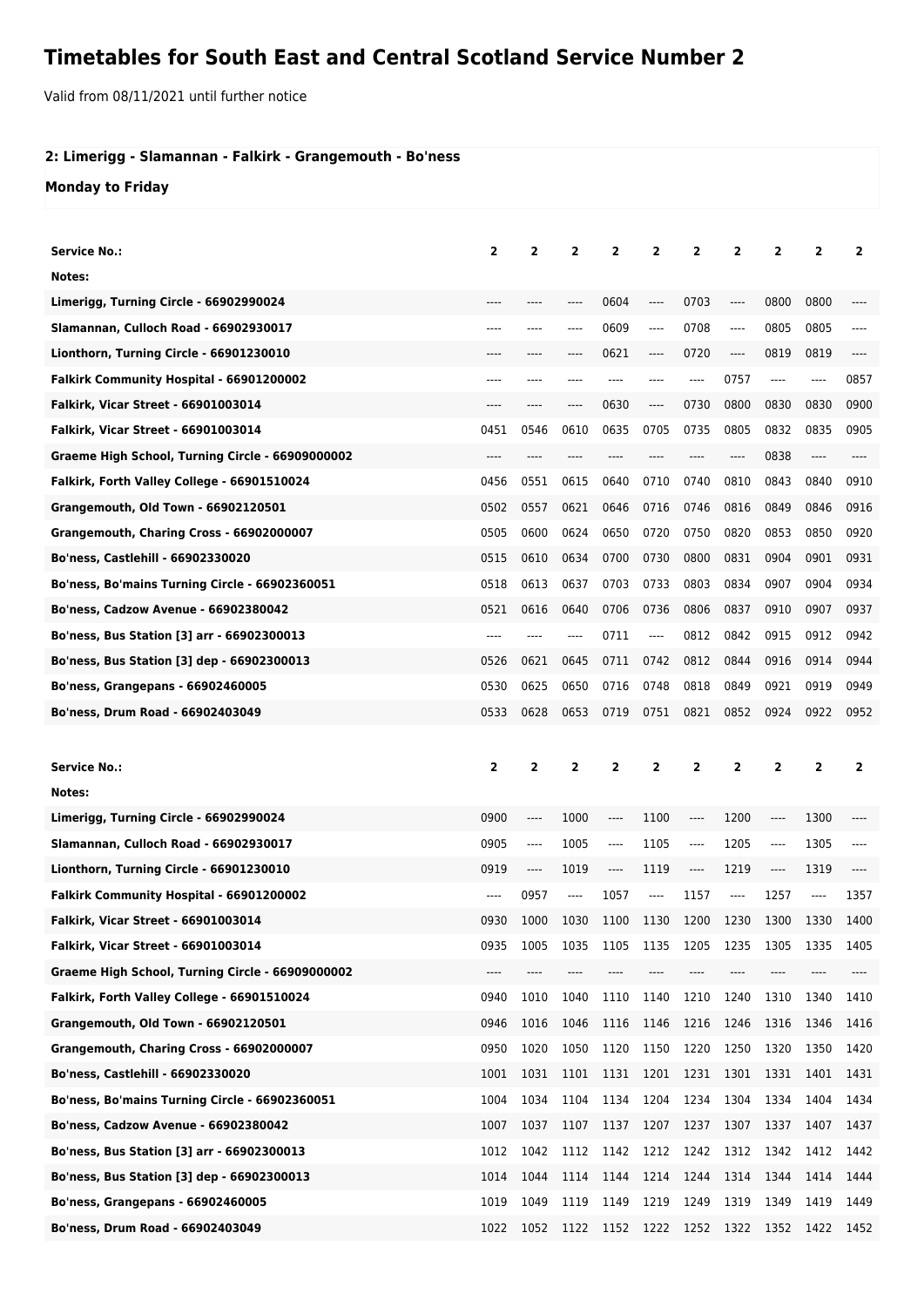| <b>Service No.:</b>                              | 2     | 2        | $\overline{2}$ | 2    | 2                       | 2              | 2     | 2              | $\overline{2}$ | $\overline{2}$          |
|--------------------------------------------------|-------|----------|----------------|------|-------------------------|----------------|-------|----------------|----------------|-------------------------|
| Notes:                                           |       |          |                |      |                         |                |       |                |                |                         |
| Limerigg, Turning Circle - 66902990024           | 1400  | ----     | 1500           | ---- | 1600                    | ----           | 1700  | ----           | 1802           | ----                    |
| Slamannan, Culloch Road - 66902930017            | 1405  | $\cdots$ | 1505           | ---- | 1605                    | $---$          | 1705  | $---$          | 1807           | $---$                   |
| Lionthorn, Turning Circle - 66901230010          | 1419  | ----     | 1519           | ---- | 1619                    | ----           | 1719  | ----           | 1820           | $---$                   |
| Falkirk Community Hospital - 66901200002         | $---$ | 1457     | ----           | 1557 | ----                    | 1657           | ----  | 1757           | ----           | 1857                    |
| <b>Falkirk, Vicar Street - 66901003014</b>       | 1430  | 1500     | 1530           | 1600 | 1630                    | 1700           | 1730  | 1800           | 1830           | 1900                    |
| <b>Falkirk, Vicar Street - 66901003014</b>       | 1435  | 1505     | 1535           | 1605 | 1635                    | 1705           | 1735  | 1805           | $\cdots$       | 1905                    |
| Graeme High School, Turning Circle - 66909000002 | $---$ | ----     | ----           | ---- | ----                    | $---$          | $---$ | ----           | $---$          | $---$                   |
| Falkirk, Forth Valley College - 66901510024      | 1440  | 1510     | 1540           | 1610 | 1640                    | 1710           | 1740  | 1810           | $\cdots$       | 1910                    |
| <b>Grangemouth, Old Town - 66902120501</b>       | 1446  | 1516     | 1546           | 1616 | 1646                    | 1716           | 1746  | 1816           | $\cdots$       | 1916                    |
| Grangemouth, Charing Cross - 66902000007         | 1450  | 1520     | 1550           | 1620 | 1650                    | 1720           | 1750  | 1820           | ----           | 1919                    |
| <b>Bo'ness, Castlehill - 66902330020</b>         | 1501  | 1531     | 1601           | 1631 | 1701                    | 1731           | 1801  | 1831           | ----           | 1929                    |
| Bo'ness, Bo'mains Turning Circle - 66902360051   | 1504  | 1534     | 1604           | 1634 | 1704                    | 1734           | 1804  | 1834           | $---$          | 1932                    |
| <b>Bo'ness, Cadzow Avenue - 66902380042</b>      | 1507  | 1537     | 1607           | 1637 | 1707                    | 1737           | 1807  | 1837           | ----           | 1935                    |
| Bo'ness, Bus Station [3] arr - 66902300013       | 1512  | 1542     | 1612           | 1642 | 1712                    | 1742           | 1812  | 1842           | $---$          | 1939                    |
| Bo'ness, Bus Station [3] dep - 66902300013       | 1514  | 1544     | 1614           | 1644 | 1714                    | 1744           | 1814  | 1844           | ----           | 1940                    |
| <b>Bo'ness, Grangepans - 66902460005</b>         | 1519  | 1549     | 1619           | 1649 | 1719                    | 1749           | 1819  | 1849           | ----           | 1945                    |
| Bo'ness, Drum Road - 66902403049                 | 1522  | 1552     | 1622           | 1652 | 1722                    | 1752           | 1822  | 1852           | ----           | 1948                    |
|                                                  |       |          |                |      |                         |                |       |                |                |                         |
| <b>Service No.:</b>                              |       |          | $\overline{2}$ |      | $\overline{\mathbf{2}}$ | $\overline{2}$ |       | $\overline{2}$ |                | $\overline{\mathbf{2}}$ |
| Notes:                                           |       |          |                |      |                         |                |       |                |                |                         |
| Limerigg, Turning Circle - 66902990024           |       |          | 1900           |      |                         | 1945           |       |                |                |                         |
| Slamannan, Culloch Road - 66902930017            |       |          | 1905           |      | ----                    | 1950           |       | ----           |                |                         |
| Lionthorn, Turning Circle - 66901230010          |       |          | 1917           |      | ----                    | 2002           |       | ----           |                |                         |
| Falkirk Community Hospital - 66901200002         |       |          | $---$          |      | 1957                    | $---$          |       | 2057           |                | 2157                    |
| <b>Falkirk, Vicar Street - 66901003014</b>       |       |          | 1925           |      | 2000                    | 2010           |       | 2100           |                | 2200                    |
| <b>Falkirk, Vicar Street - 66901003014</b>       |       |          | ----           |      | 2005                    | $---$          |       | 2105           |                | 2205                    |
| Graeme High School, Turning Circle - 66909000002 |       |          |                |      | ----                    |                |       | ----           |                | ----                    |
| Falkirk, Forth Valley College - 66901510024      |       |          | ----           |      | 2010                    | ----           |       | 2110           |                | 2210                    |

**Grangemouth, Old Town - 66902120501** ---- 2016 ---- 2116 2216 **Grangemouth, Charing Cross - 66902000007** ---- 2019 ---- 2119 2219 **Bo'ness, Castlehill - 66902330020** ---- 2029 ---- 2129 2229 **Bo'ness, Bo'mains Turning Circle - 66902360051** ---- 2032 ---- 2132 2232 **Bo'ness, Cadzow Avenue - 66902380042** ---- 2035 ---- 2135 2235 **Bo'ness, Bus Station [3] arr - 66902300013** ---- 2039 ---- 2139 2239 **Bo'ness, Bus Station [3] dep - 66902300013** ---- 2040 ---- 2140 2240 **Bo'ness, Grangepans - 66902460005** ---- 2045 ---- 2145 2245 **Bo'ness, Drum Road - 66902403049** ---- 2048 ---- 2148 2248

**2: Bo'ness - Grangemouth - Falkirk - Slamannan - Limerigg**

**Monday to Friday**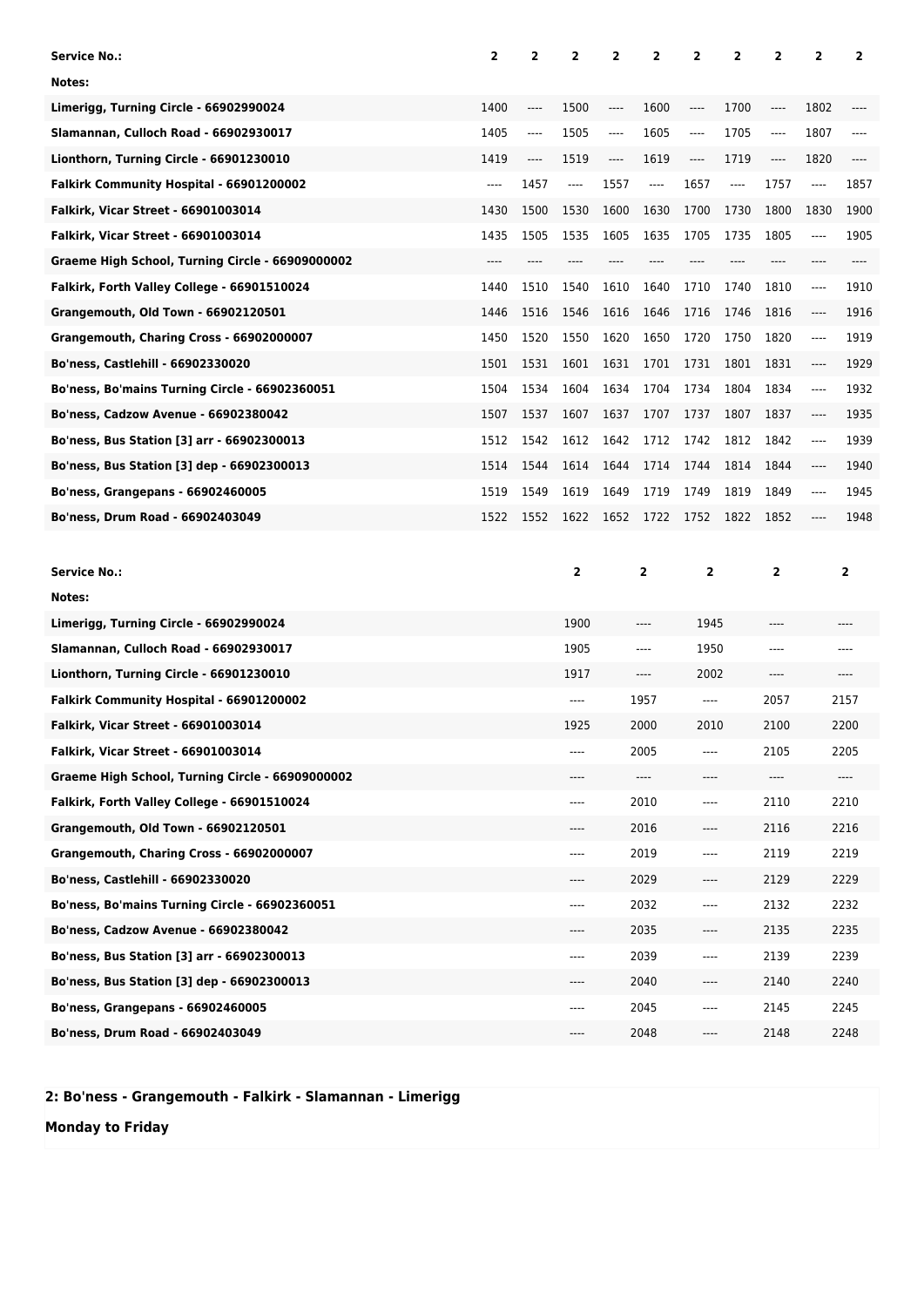| Service No.:                                     | 2     | 2    | $\overline{\mathbf{2}}$ | 2    | 2                                                                                                                                                                                                                                                                                                                                                                               | 2              | 2    | 2                                                    | 2    | 2    |
|--------------------------------------------------|-------|------|-------------------------|------|---------------------------------------------------------------------------------------------------------------------------------------------------------------------------------------------------------------------------------------------------------------------------------------------------------------------------------------------------------------------------------|----------------|------|------------------------------------------------------|------|------|
| Notes:                                           |       |      |                         |      |                                                                                                                                                                                                                                                                                                                                                                                 |                |      |                                                      |      |      |
| Bo'ness, Drum Road - 66902403049                 | ----  | 0534 | 0629                    | 0657 | 0725                                                                                                                                                                                                                                                                                                                                                                            | 0755           | 0825 | 0855                                                 | 0925 | 0955 |
| Bo'ness, Hadrian Way - 66902400026               | ----  | 0537 | 0632                    | 0700 | 0728                                                                                                                                                                                                                                                                                                                                                                            | 0758           | 0828 | 0858                                                 | 0928 | 0958 |
| Bo'ness, Cowdenhill Road - 66902460006           |       | 0541 | 0636                    | 0704 | 0732                                                                                                                                                                                                                                                                                                                                                                            | 0802           | 0832 | 0902                                                 | 0932 | 1002 |
| Bo'ness, Bus Station arr - 66902300014           | ----  | 0545 | 0640                    | 0708 | 0736                                                                                                                                                                                                                                                                                                                                                                            | 0806           | 0836 | 0906                                                 | 0936 | 1006 |
| <b>Bo'ness, Bus Station dep - 66902300014</b>    | ----  | 0546 | 0642                    | 0711 | 0740                                                                                                                                                                                                                                                                                                                                                                            | 0810           | 0840 | 0910                                                 | 0940 | 1010 |
| Bo'ness, Cadzow Avenue - 66902380041             | ----  | 0551 | 0647                    | 0716 | 0745                                                                                                                                                                                                                                                                                                                                                                            | 0815           | 0845 | 0915                                                 | 0945 | 1015 |
| Bo'ness, Bo'mains Turning Circle - 66902360051   |       | 0554 | 0650                    | 0719 | 0748                                                                                                                                                                                                                                                                                                                                                                            | 0818           | 0848 | 0918                                                 | 0948 | 1018 |
| Bo'ness, Castlehill - 66902330021                | ----  | 0556 | 0653                    | 0722 | 0750                                                                                                                                                                                                                                                                                                                                                                            | 0820           | 0850 | 0920                                                 | 0950 | 1020 |
| Grangemouth, Charing Cross - 66902000008         | ----  | 0607 | 0704                    | 0733 | 0801                                                                                                                                                                                                                                                                                                                                                                            | 0831           | 0901 | 0931                                                 | 1001 | 1031 |
| Grangemouth, Old Town - 66902120502              | ----  | 0611 | 0708                    | 0737 | 0807                                                                                                                                                                                                                                                                                                                                                                            | 0837           | 0907 | 0937                                                 | 1007 | 1037 |
| Falkirk, Forth Valley College - 66901510025      |       | 0615 | 0712                    | 0741 | 0811                                                                                                                                                                                                                                                                                                                                                                            | 0841           | 0911 | 0941                                                 | 1011 | 1041 |
| Graeme High School, Turning Circle - 66909000002 | ----  | ---- | ----                    | ---- |                                                                                                                                                                                                                                                                                                                                                                                 | ----           | ---- |                                                      |      |      |
| Falkirk, Upper Newmarket St [2] - 66901001019    | ----  | 0620 | 0718                    | 0747 | 0817                                                                                                                                                                                                                                                                                                                                                                            | 0847           | 0917 | 0947                                                 | 1017 | 1047 |
| Falkirk, Upper Newmarket St [2] - 66901001019    | 0538  | 0625 | 0723                    | 0747 | 0821                                                                                                                                                                                                                                                                                                                                                                            | 0848           | 0921 | 0948                                                 | 1021 | 1048 |
| Falkirk Community Hospital - 66901200002         | ----  | ---- | ----                    | 0752 | ----                                                                                                                                                                                                                                                                                                                                                                            | 0853           | ---- | 0953                                                 | ---- | 1053 |
| Lionthorn, Turning Circle - 66901230010          | 0546  | 0633 | 0732                    | ---- | 0832                                                                                                                                                                                                                                                                                                                                                                            | ----           | 0932 | ----                                                 | 1032 | ---- |
| Slamannan, Culloch Road - 66902930018            | 0558  | 0645 | 0745                    | ---- | 0845                                                                                                                                                                                                                                                                                                                                                                            | ----           | 0945 | $\hspace{0.05cm}\rule{0.7pt}{0.1ex}\hspace{0.025cm}$ | 1045 |      |
| Limerigg, Turning Circle - 66902990024           | 0603  | 0650 | 0750                    | ---- | 0851                                                                                                                                                                                                                                                                                                                                                                            | ----           | 0951 | ----                                                 | 1051 |      |
|                                                  |       |      |                         |      |                                                                                                                                                                                                                                                                                                                                                                                 |                |      |                                                      |      |      |
|                                                  |       |      |                         |      |                                                                                                                                                                                                                                                                                                                                                                                 |                |      |                                                      |      |      |
| Service No.:                                     | 2     | 2    | 2                       | 2    | 2                                                                                                                                                                                                                                                                                                                                                                               | $\overline{2}$ | 2    | 2                                                    | 2    | 2    |
| Notes:                                           |       |      |                         |      |                                                                                                                                                                                                                                                                                                                                                                                 |                |      |                                                      |      |      |
| Bo'ness, Drum Road - 66902403049                 | 1025  | 1055 | 1125                    | 1155 | 1225                                                                                                                                                                                                                                                                                                                                                                            | 1255           | 1325 | 1355                                                 | 1425 | 1425 |
| Bo'ness, Hadrian Way - 66902400026               | 1028  | 1058 | 1128                    | 1158 | 1228                                                                                                                                                                                                                                                                                                                                                                            | 1258           | 1328 | 1358                                                 | 1428 | 1428 |
| Bo'ness, Cowdenhill Road - 66902460006           | 1032  | 1102 | 1132                    | 1202 | 1232                                                                                                                                                                                                                                                                                                                                                                            | 1302           | 1332 | 1402                                                 | 1432 | 1432 |
| <b>Bo'ness, Bus Station arr - 66902300014</b>    | 1036  | 1106 | 1136                    | 1206 | 1236                                                                                                                                                                                                                                                                                                                                                                            | 1306           | 1336 | 1406                                                 | 1436 | 1436 |
| Bo'ness, Bus Station dep - 66902300014           | 1040  | 1110 | 1140                    |      | 1210 1240 1310                                                                                                                                                                                                                                                                                                                                                                  |                | 1340 | 1410                                                 | 1440 | 1440 |
| Bo'ness, Cadzow Avenue - 66902380041             | 1045  | 1115 | 1145                    | 1215 | 1245                                                                                                                                                                                                                                                                                                                                                                            | 1315           | 1345 | 1415                                                 | 1445 | 1445 |
| Bo'ness, Bo'mains Turning Circle - 66902360051   | 1048  | 1118 | 1148                    | 1218 | 1248                                                                                                                                                                                                                                                                                                                                                                            | 1318           | 1348 | 1418                                                 | 1448 | 1448 |
| Bo'ness, Castlehill - 66902330021                | 1050  | 1120 | 1150                    | 1220 | 1250                                                                                                                                                                                                                                                                                                                                                                            | 1320           | 1350 | 1420                                                 | 1450 | 1450 |
| Grangemouth, Charing Cross - 66902000008         | 1101  | 1131 | 1201                    | 1231 | 1301                                                                                                                                                                                                                                                                                                                                                                            | 1331           | 1401 | 1431                                                 | 1501 | 1501 |
| Grangemouth, Old Town - 66902120502              | 1107  | 1137 | 1207                    | 1237 | 1307                                                                                                                                                                                                                                                                                                                                                                            | 1337           | 1407 | 1437                                                 | 1507 | 1507 |
| Falkirk, Forth Valley College - 66901510025      | 1111  | 1141 | 1211                    | 1241 | 1311                                                                                                                                                                                                                                                                                                                                                                            | 1341           | 1411 | 1441                                                 | 1511 | 1511 |
| Graeme High School, Turning Circle - 66909000002 | $---$ | ---- | ----                    | ---- |                                                                                                                                                                                                                                                                                                                                                                                 | ----           | ---- | ----                                                 | 1520 | ---- |
| Falkirk, Upper Newmarket St [2] - 66901001019    | 1117  | 1147 | 1217                    | 1247 | 1317                                                                                                                                                                                                                                                                                                                                                                            | 1347           | 1417 | 1447                                                 | 1526 | 1517 |
| Falkirk, Upper Newmarket St [2] - 66901001019    | 1121  | 1148 | 1221                    | 1248 | 1321                                                                                                                                                                                                                                                                                                                                                                            | 1348           | 1421 | 1448                                                 | 1528 | 1521 |
| Falkirk Community Hospital - 66901200002         | ----  | 1153 | ----                    | 1253 | $\hspace{0.01em}\rule{0.7pt}{0.1em}\hspace{0.01em}\hspace{0.01em}\hspace{0.01em}\hspace{0.01em}\hspace{0.01em}\hspace{0.01em}\hspace{0.01em}\hspace{0.01em}\hspace{0.01em}\hspace{0.01em}\hspace{0.01em}\hspace{0.01em}\hspace{0.01em}\hspace{0.01em}\hspace{0.01em}\hspace{0.01em}\hspace{0.01em}\hspace{0.01em}\hspace{0.01em}\hspace{0.01em}\hspace{0.01em}\hspace{0.01em}\$ | 1353           | ---- | 1453                                                 | ---- | ---- |
| Lionthorn, Turning Circle - 66901230010          | 1132  | ---- | 1232                    | ---- | 1332                                                                                                                                                                                                                                                                                                                                                                            | ----           | 1432 | ----                                                 | 1539 | 1532 |
| Slamannan, Culloch Road - 66902930018            | 1145  | ---- | 1245                    | ---- | 1345                                                                                                                                                                                                                                                                                                                                                                            | ----           | 1445 | ----                                                 | 1552 | 1545 |